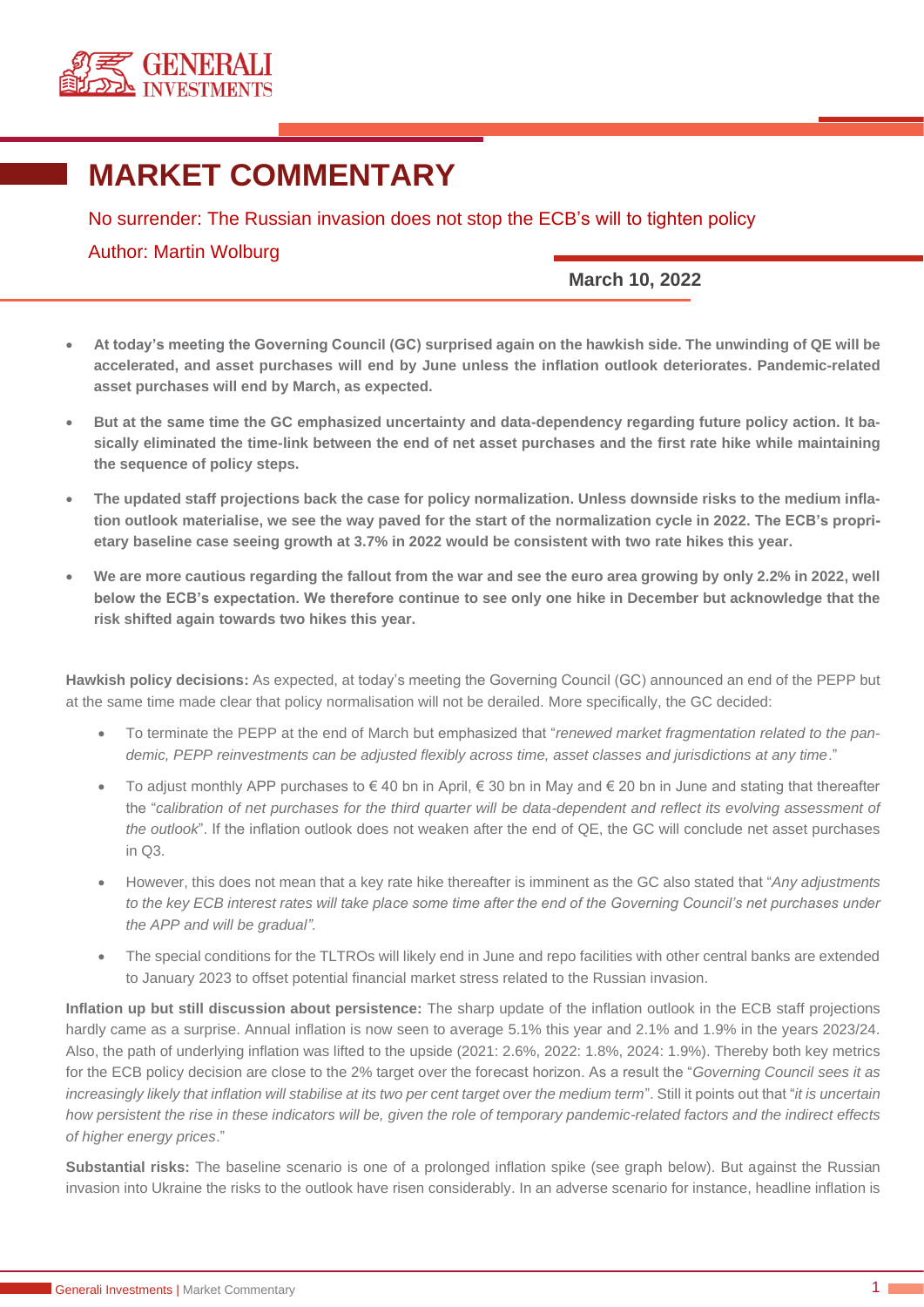forecast to average only 1.6% by 2024. In the press conference President Lagarde made clear that the risks to inflation are definitely on the upside in the near term but over the medium term this is less clear. Regarding activity sentiment effects from the Russian invasion are a key wildcard and the balance of risks is clearly seen on the downside. We are more pessimistic regarding the macro scenario. We see inflation surpassing the 6% yoy level in the coming months and look for a more severe fallout from the war via sentiment effects, bottlenecks and a blow to purchasing power.



**Inflation expectations up, financing conditions down:** The GC's view about inflation expectations looks somewhat optimistic. It states that "*longer-term inflation expectations across a range of measures have re-anchored at our inflation target. The Governing Council sees it as increasingly likely that inflation will stabilise at its two per cent target over the medium term*." However, market-based measures for inflation expectations clearly passed the 2% threshold and also long-term measures are above this level. In case the ECB's inflation projection materializes they will for sure again come down but currently we rather see the risk that they become de-anchored and this might also have been on the GC's mind when they discussed today. In contrast, financing conditions weakened somewhat indicating some kind of endogenous policy tightening.



**Policy normalization will continue but optionality increases:** In the current situation uncertainty is extremely high and the GC rightly is "*very attentive*" to it. Not surprisingly, there was a "*very intense discussion*" and according to President Lagarde there was a wide range of options on the table ranging from ignoring the special situation to moving ahead with the current policy stance. The compromise taken makes sense in our view. On the one hand, the GC was clear on ending QE while on the other hand the time-link between the end of QE and the first rate hike was cut. It is now stated that "*adjustments to the key ECB interest rates will take place some time after the end*" of QE and no longer "*shortly after*". In order to make clear that the next move in rates will be up the GC cancelled to downside bias in rates. By making the timing of the first rate hike fully data dependent the ECB seeks to maintain "*maximum optionality under maximum uncertainty*" as Lagarde called it. She also insisted that today's decision was no acceleration of the normalization path but that progress will be made step by step in an agile way. She explicitly stated that QE could end at any month in the third quarter and that the new term 'some time after' can be "*the week after or months after*".